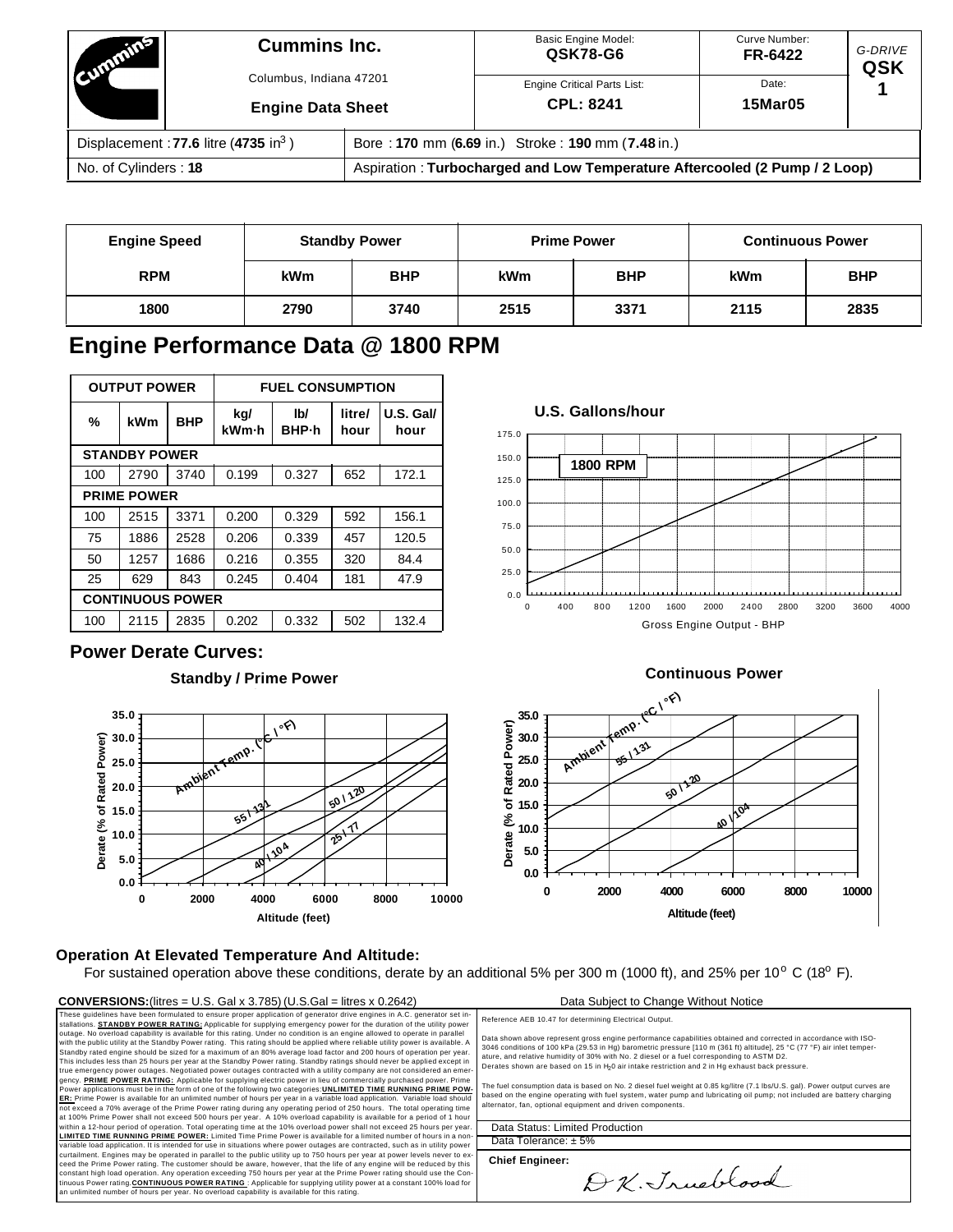## **Cummins Inc. Engine Data Sheet**

| ENGINE MODEL: QSK78-G6                                         | <b>CONFIGURATION NUMBER: D773002GX03</b>                                                      | <b>DATA SHEET :</b><br><b>PERFORMANCE CURVE:</b> | DS-6422<br>15Mar05<br>DATE:<br>FR-6422 |
|----------------------------------------------------------------|-----------------------------------------------------------------------------------------------|--------------------------------------------------|----------------------------------------|
| <b>INSTALLATION DIAGRAM</b>                                    | <b>CPL NUMBER</b>                                                                             |                                                  |                                        |
| • Fan to Flywheel                                              | • Engine Critical Parts List<br>: 3170543                                                     | : 8241                                           |                                        |
| <b>GENERAL ENGINE DATA</b>                                     |                                                                                               |                                                  |                                        |
|                                                                |                                                                                               |                                                  | 4-Cycle; 60° Vee; 18-Cylinder Diesel   |
|                                                                |                                                                                               |                                                  | Turbocharged and Low Temperature       |
|                                                                |                                                                                               |                                                  | Aftercooled (2 Pump / 2 Loop)          |
|                                                                |                                                                                               |                                                  | 170 x 190 (6.69 x 7.48)                |
|                                                                |                                                                                               |                                                  | 77.6 (4735)                            |
|                                                                |                                                                                               |                                                  | 15.3:1                                 |
|                                                                |                                                                                               |                                                  |                                        |
| Dry Weight                                                     |                                                                                               |                                                  |                                        |
|                                                                | Fan to Flywheel Engine (with SAE 00 Flywheel and Flywheel Housing) - kg (lb)                  | 9180                                             | (20238)                                |
| Wet Weight                                                     |                                                                                               |                                                  |                                        |
|                                                                |                                                                                               | TBD                                              | (TBD)                                  |
| Moment of Inertia of Rotating Components                       |                                                                                               |                                                  |                                        |
|                                                                |                                                                                               | 32.7                                             | (775.5)                                |
|                                                                |                                                                                               | 1088                                             | (42.8)                                 |
|                                                                |                                                                                               | 311                                              | (12.2)                                 |
|                                                                |                                                                                               | TBD                                              | (TBD)                                  |
|                                                                |                                                                                               |                                                  |                                        |
| <b>ENGINE MOUNTING</b>                                         |                                                                                               |                                                  |                                        |
|                                                                |                                                                                               | 10350                                            | (7634)                                 |
| <b>EXHAUST SYSTEM</b>                                          |                                                                                               |                                                  |                                        |
|                                                                |                                                                                               |                                                  |                                        |
|                                                                |                                                                                               | 51                                               | (2)                                    |
| <b>AIR INDUCTION SYSTEM</b>                                    |                                                                                               |                                                  |                                        |
| Maximum Intake Air Restriction                                 |                                                                                               |                                                  |                                        |
|                                                                |                                                                                               | 6.2                                              | (25)                                   |
|                                                                |                                                                                               | 3.7                                              | (15)                                   |
|                                                                |                                                                                               |                                                  |                                        |
| <b>COOLING SYSTEM (Separate Circuit Aftercooling Required)</b> |                                                                                               |                                                  |                                        |
|                                                                |                                                                                               | 166.6                                            | (44)                                   |
|                                                                |                                                                                               | 56.8                                             | (15)                                   |
|                                                                | Minimum Pressure Cap (for Cooling Systems with less than 2m [6 ft.] Static Head)  - kPa (psi) | 76                                               | (11)                                   |
|                                                                |                                                                                               | 18.3                                             | (60)                                   |
| <b>Jacket Water Circuit Requirements:</b>                      |                                                                                               |                                                  |                                        |
|                                                                |                                                                                               | 69                                               | (10)                                   |
|                                                                |                                                                                               | 104 / 100                                        | (220/212)                              |
|                                                                |                                                                                               | $82 - 93$                                        | $(180 - 200)$                          |
|                                                                |                                                                                               |                                                  |                                        |
| <b>Aftercooler Circuit Requirements:</b>                       |                                                                                               |                                                  |                                        |
|                                                                |                                                                                               | 48                                               | (7)                                    |
|                                                                |                                                                                               | 49                                               | (120)                                  |
|                                                                |                                                                                               | 65                                               | (150)                                  |
|                                                                |                                                                                               | $46 - 57$                                        | $(115 - 135)$                          |
|                                                                |                                                                                               |                                                  |                                        |
| <b>LUBRICATION SYSTEM</b>                                      |                                                                                               |                                                  |                                        |
|                                                                |                                                                                               | 207                                              | (30)                                   |
|                                                                |                                                                                               | 414-483                                          | $(60-70)$                              |
|                                                                |                                                                                               | 121                                              | (250)                                  |
|                                                                |                                                                                               | $378 - 413$                                      | $(100 - 109)$                          |
|                                                                |                                                                                               | 466                                              | (123)                                  |